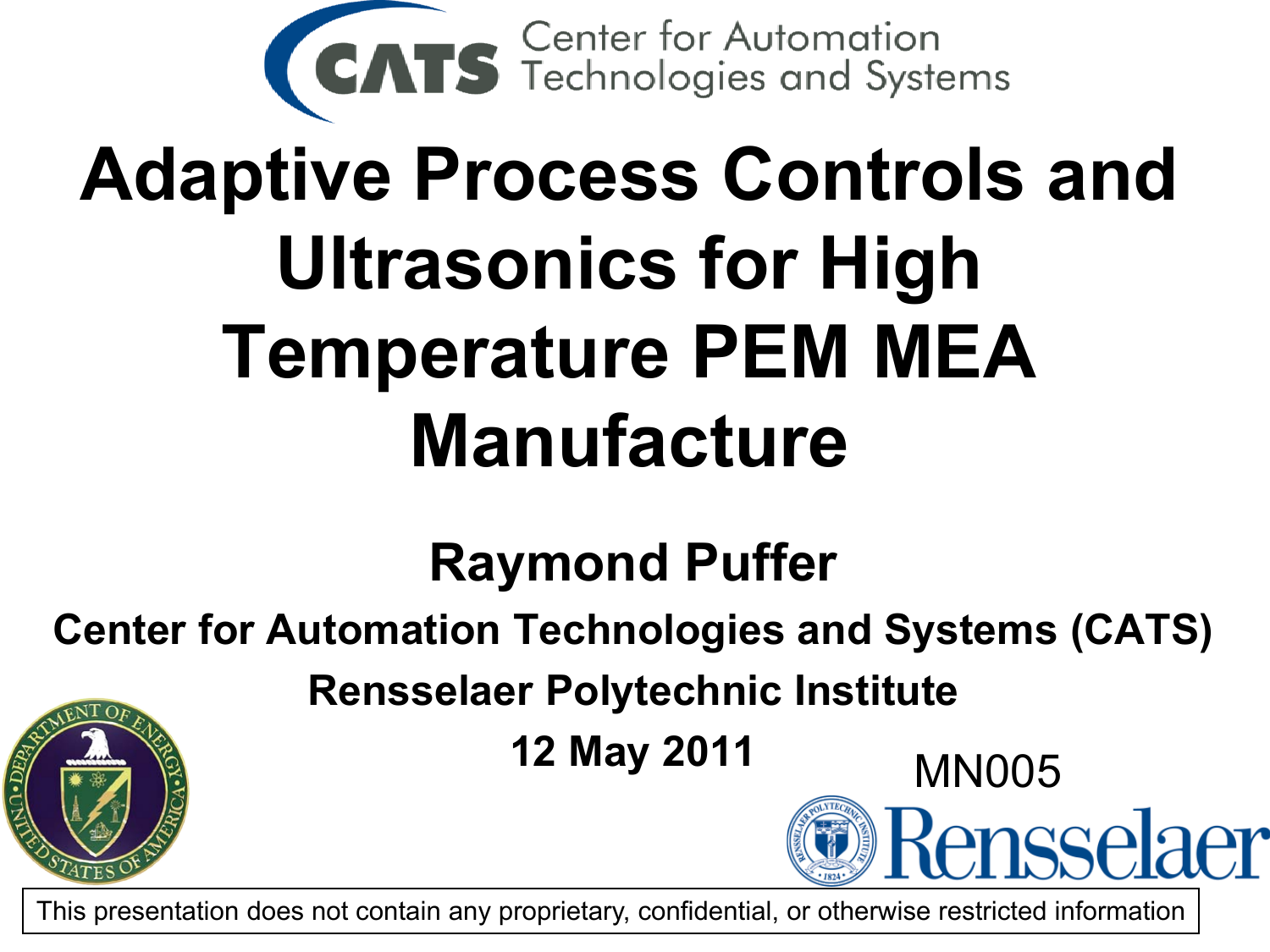# **Overview**

#### **Timeline**

- Project start date: 9/01/08
- Project end date: 6/30/12
- Percent complete: 70%

#### **Budget**

- Total project funding: \$2,479,908
	- DOE share: \$1,611,129
	- Contractor share: \$868,779
- Funding received in FY10: \$400,000
- Funding for FY11: \$300,000

#### **Barriers Addressed**

- A. Lack of High-Volume Membrane Electrode Assembly (MEA) Production
- F. Low Levels of Quality Control and Inflexible Processes

#### **Partners**

- RPI CATS- Project Lead
- ASU- Subcontractor
- BASF Fuel Cell- Collaborator

2

- PMD- Collaborator
- UltraCell- Collaborator
- NREL- Collaborator
- Ballard- Collaborator

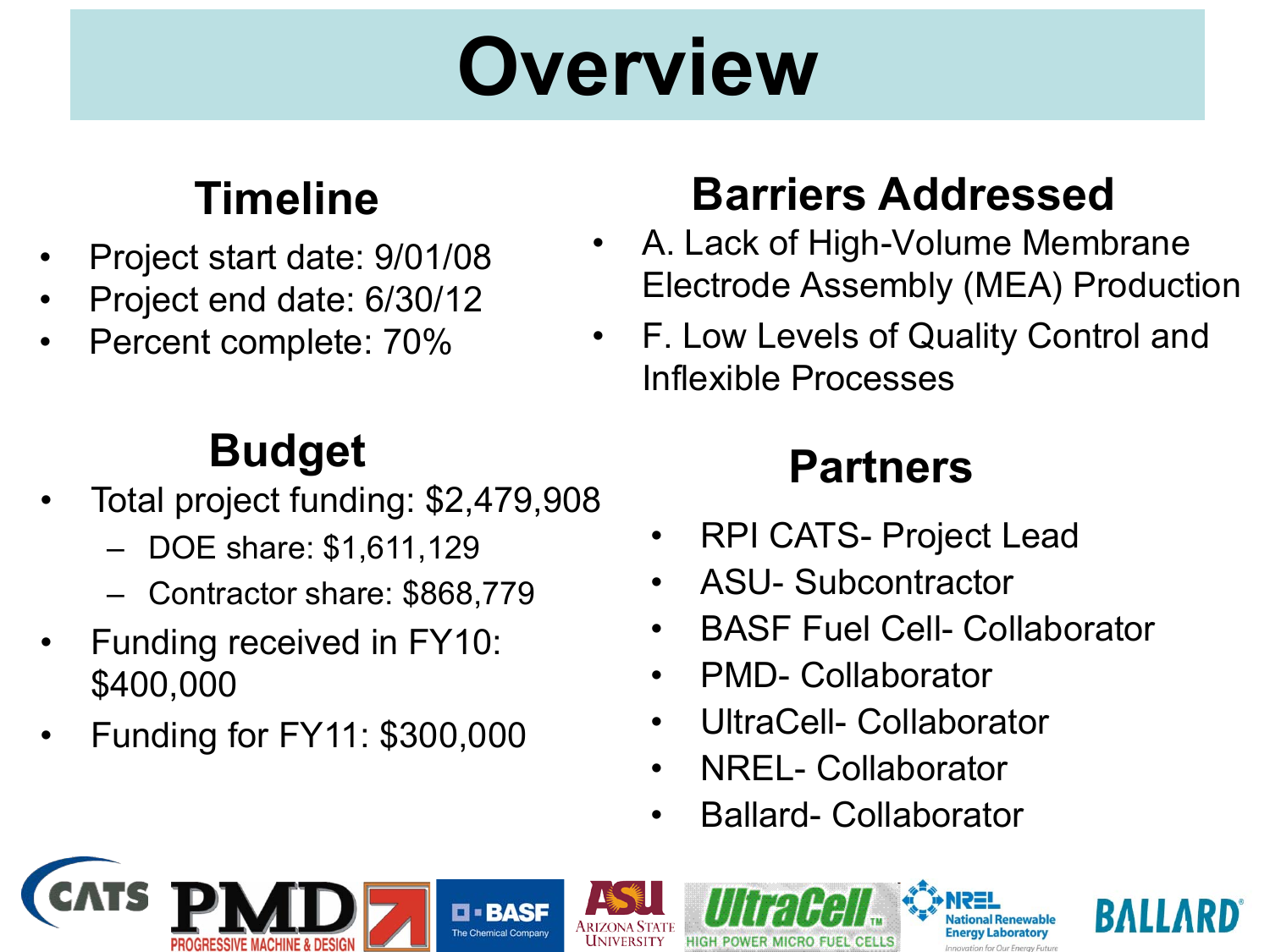#### **Relevance (1) Situation and Objectives**

- **Situation: In spite of the fact that there are variations in MEA component material properties, we use the same manufacturing process parameters. This results in variations in MEA properties and performance, and the potential for stack failures and re-work, and reduced durability.**
- **We need to develop a deeper understanding of the relationships among MEA material properties, manufacturing processes parameters, and MEA performance (3Ps).**
- **The high level objective of the proposed work is to enable cost effective, high volume manufacture of high**  temperature (160-180<sup>o</sup>C) PEM MEAs by: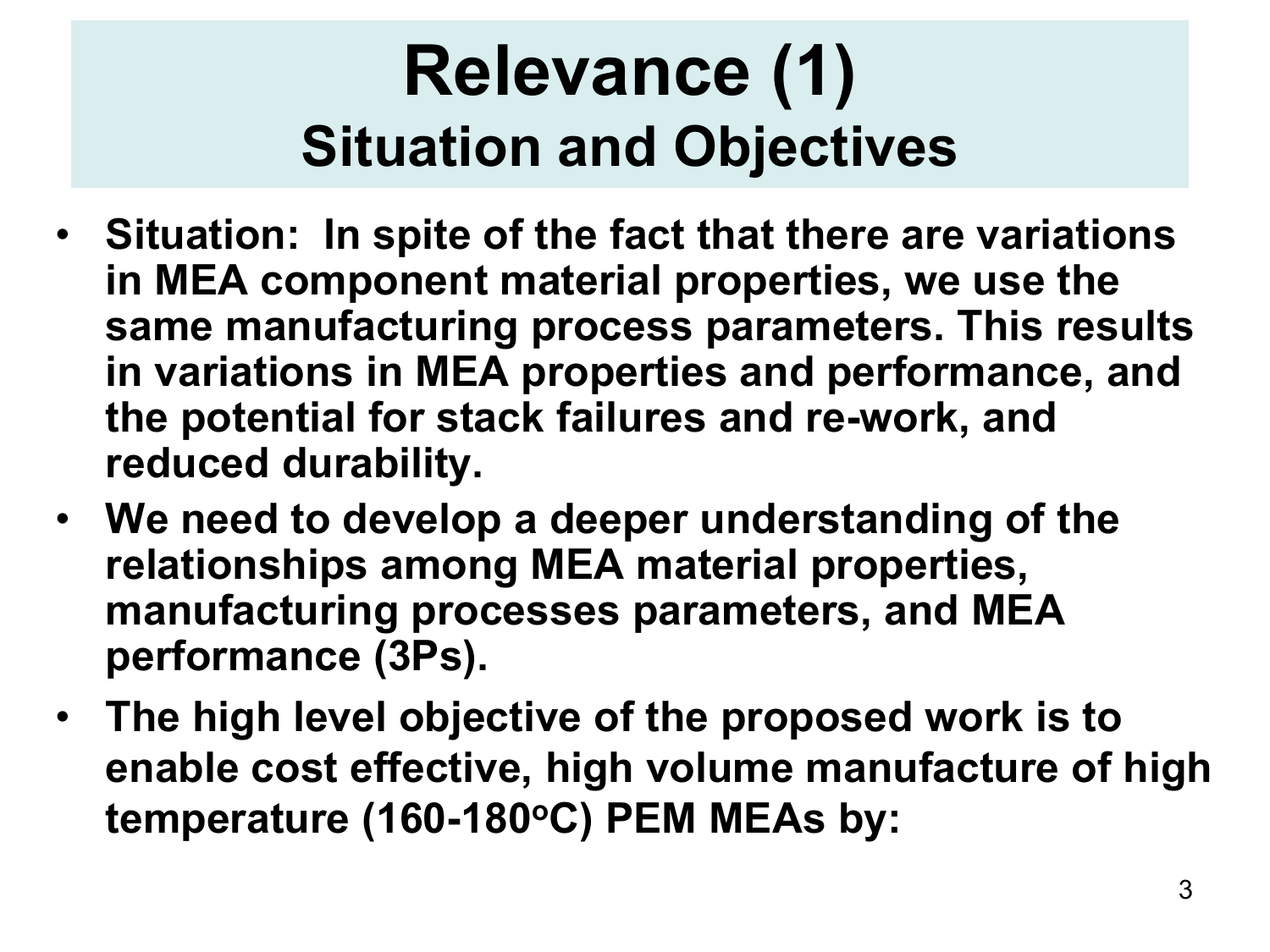#### **Relevance (2) Situation and Objectives**

- **(1) achieving greater uniformity and performance of hightemperature MEAs by the application of adaptive real-time process controls (APC) combined with effective in-situ property sensing to the MEA pressing process.**
	- **This objective addresses Barrier F, Low Levels of Quality Control and Inflexible Processes**
- **(2) greatly reducing MEA pressing cycle time through the development of novel, robust ultrasonic (U/S) bonding**  processes for high temperature (160-180°C) PEM MEAs.
	- **This objective addresses Barrier A, Lack of High-Volume Membrane Electrode Assembly (MEA) Production**
- 4 • **This year we have focused on process optimization studies, APC implementation for thermal pressing, initial stack testing, and LTPEM U/S pressing tests.**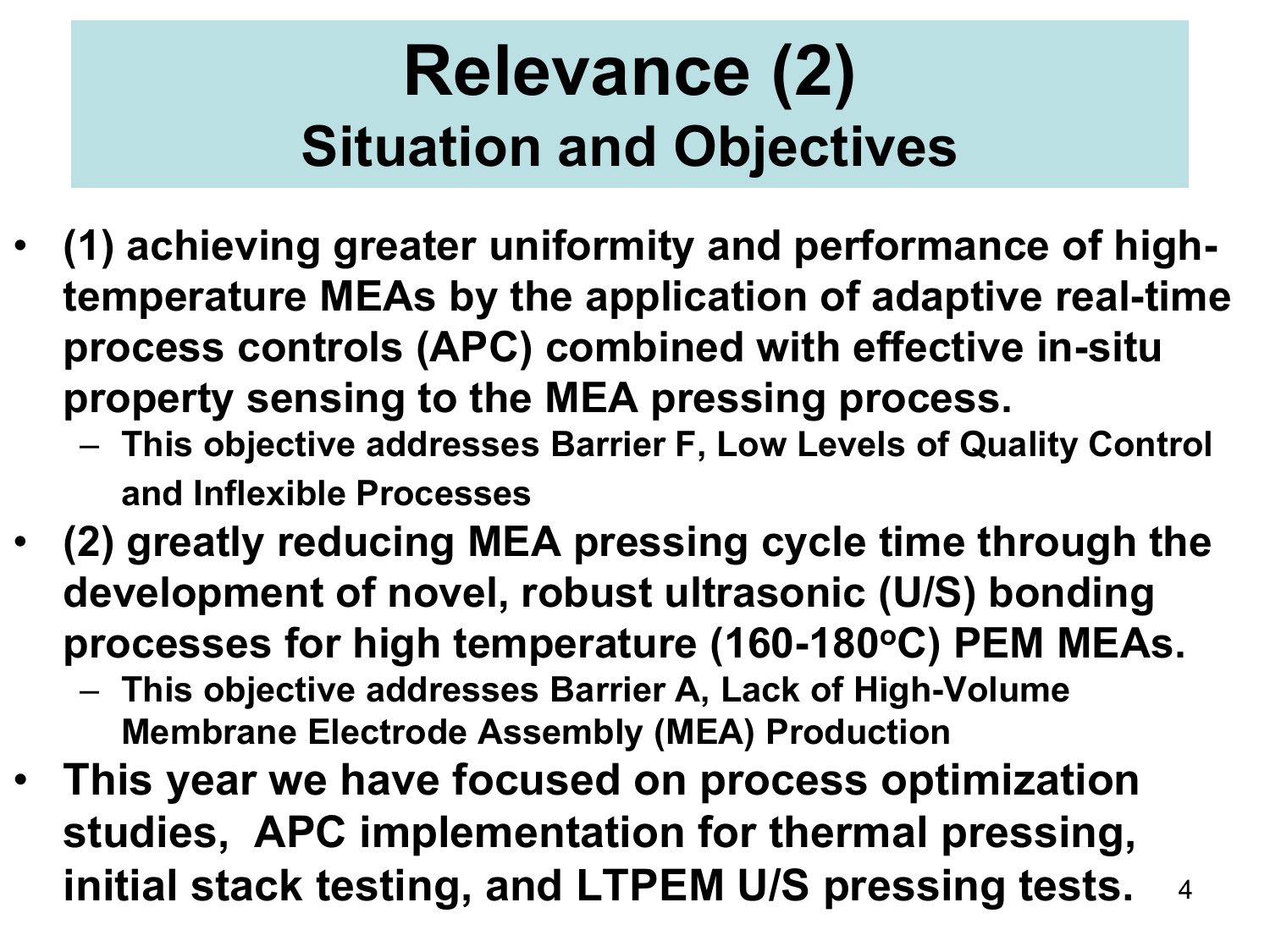# **Summary of 2010 Review**

- **U/S sealing of high temperature (HT) MEAs showed:**
	- **Performance equal to or better than BASF specs**
	- **Reduced activation losses**
	- **Excellent durability**
	- **> 90% cycle time reduction**
	- **> 95% energy savings**
- **Initial investigation of in-situ sensing of complex impedance for thermal pressing showed promise**
- **Preliminary thermal models of both U/S and thermal processes were presented**
- **Promising initial results of U/S sealing of LT MEAs.**
- **Phase I cost analysis showed potential for significant cost reductions from both ultrasonics (83.7%) and APC (37.9%)**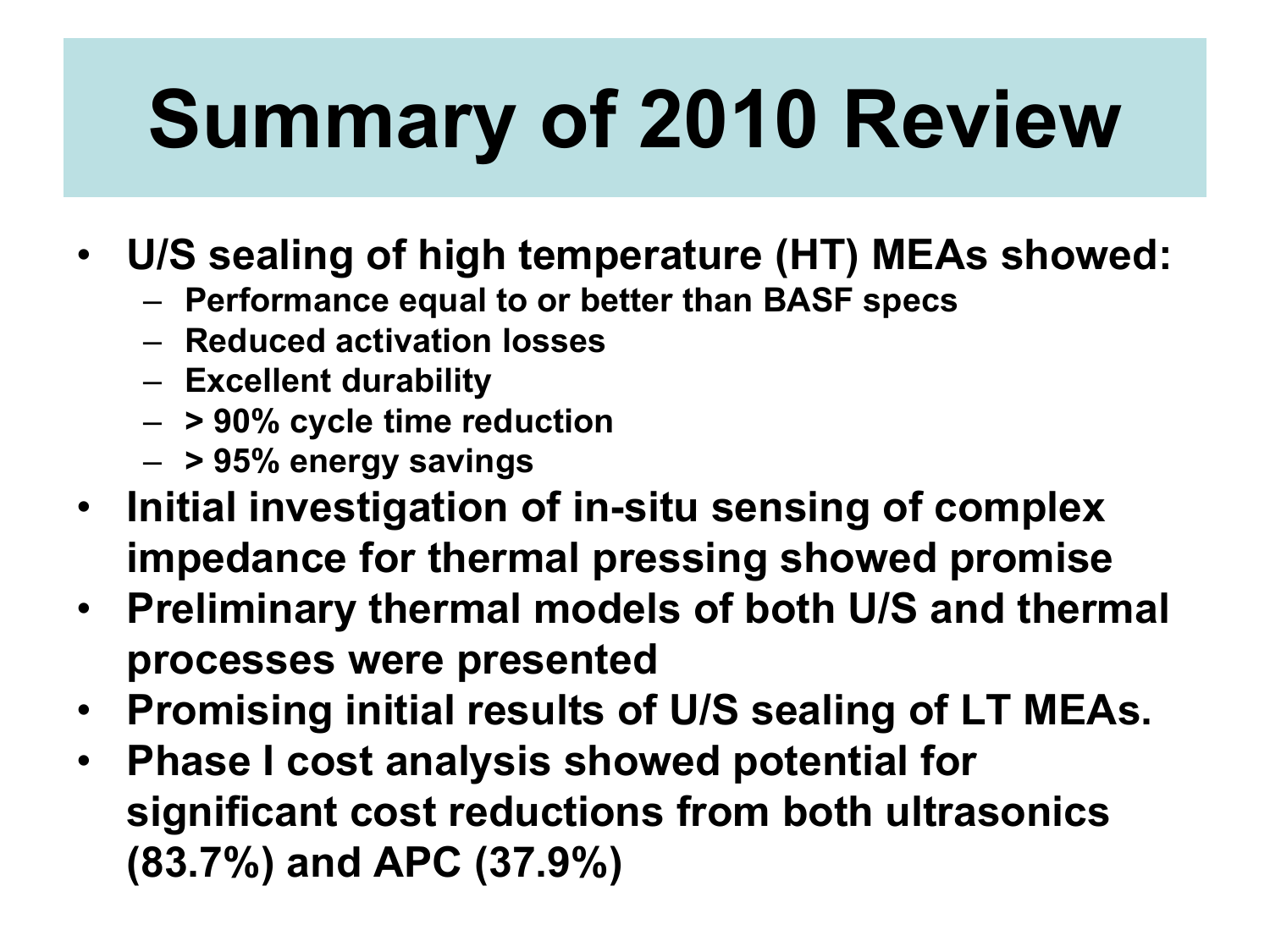#### **Technical Approach (1) Project Plan**

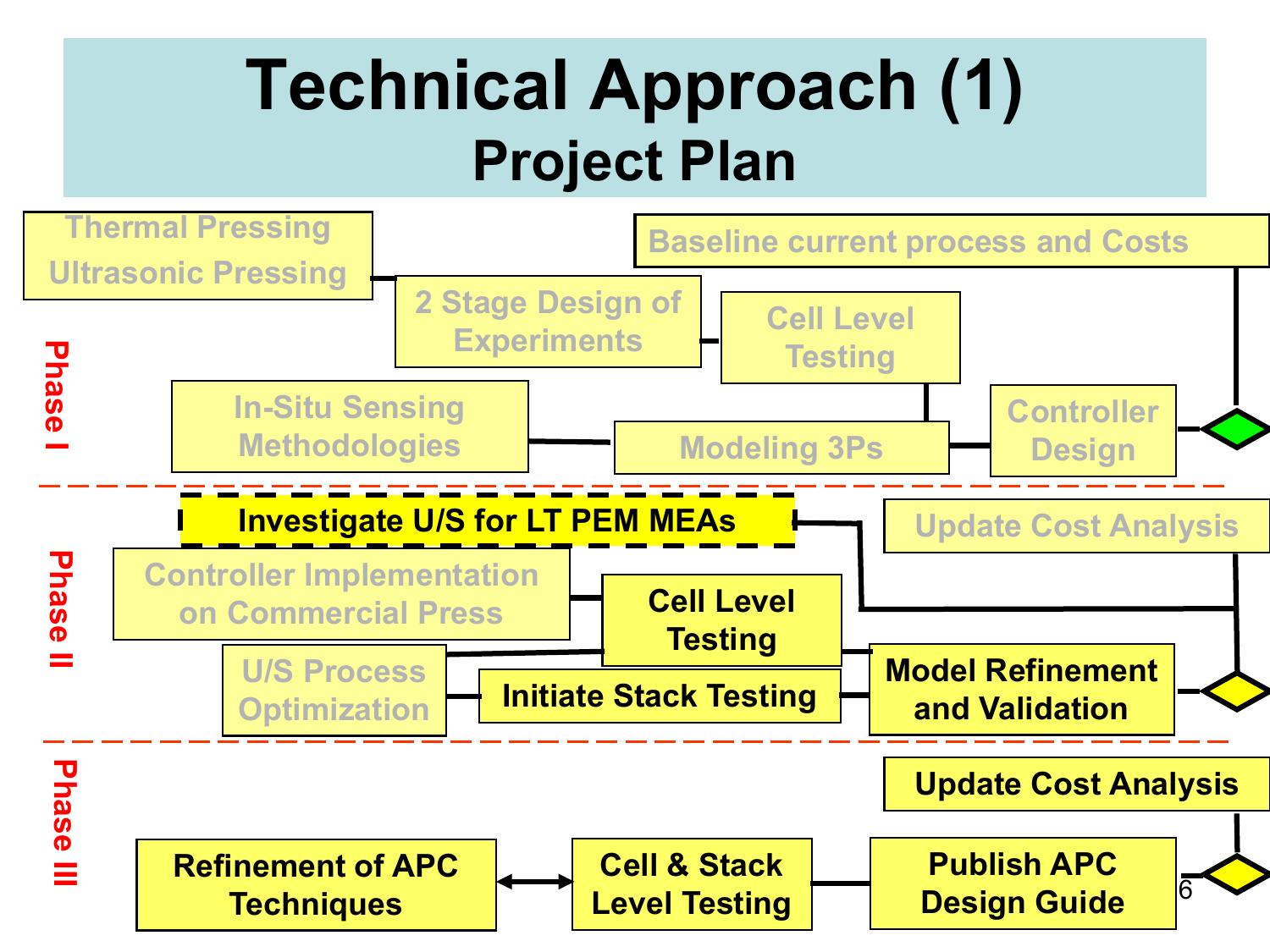## **Technical Approach (2) Phase II APC**

- **Design and construct new commercial press tooling to incorporate sensor(s) and electrically isolate tooling.**
- **Investigate various sensing modes.**
- **Modification of press controls for realtime APC using AC impedance.**



- **Conduct designed experiments with range of GDE and membrane material properties to identify characteristic material response.**
- **Evaluation of APC MEA performance compared to baseline MEAs, first in single cells and later in stacks.**
- **Compare variability in performance of APC MEAs to baseline MEAs**
- **Refinement of process models and control algorithms.**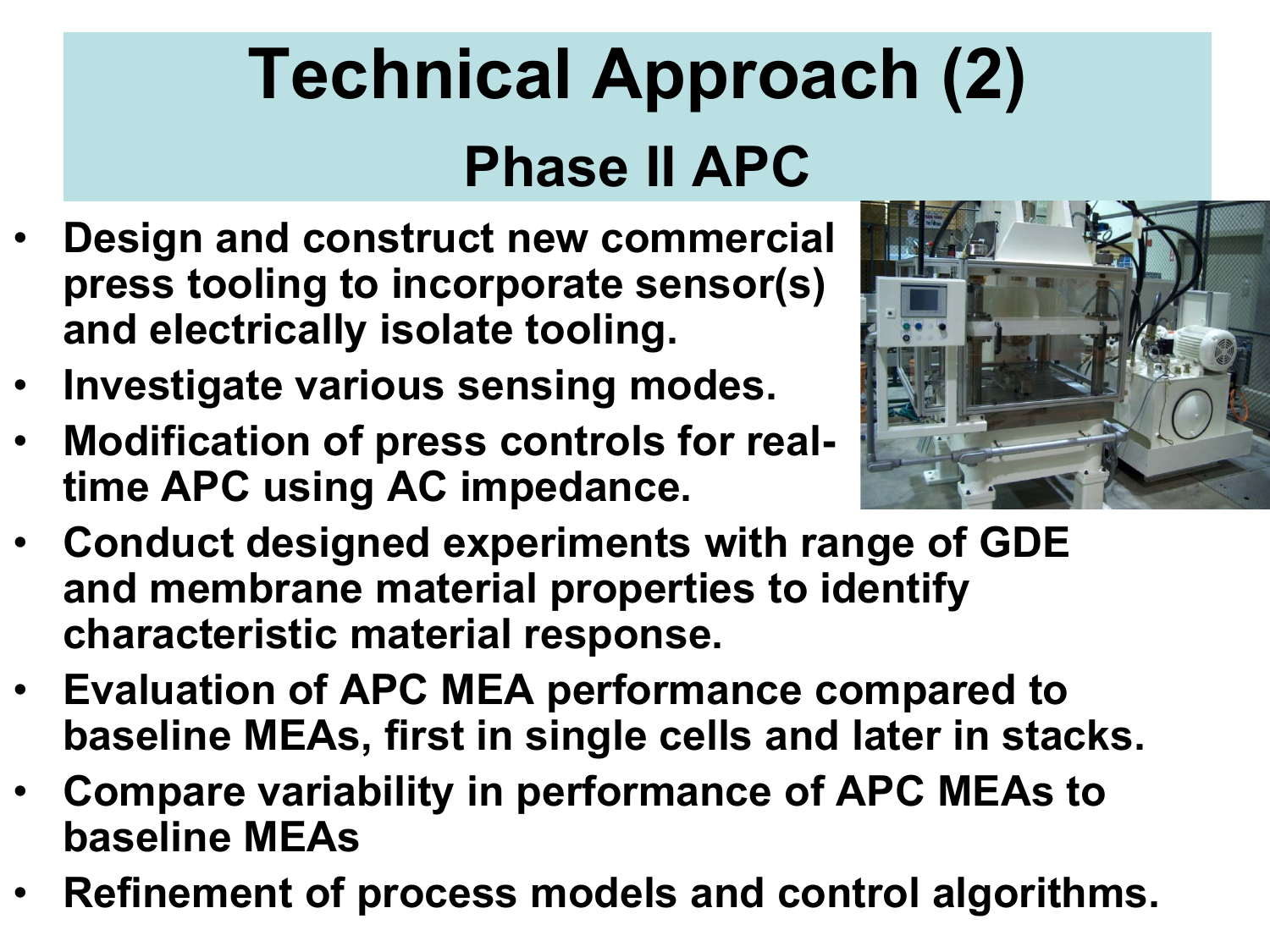## **Technical Approach (3) Phase II Ultrasonic Sealing**

- **Ultrasonic sealing process optimization via DoE.**
- **Durability testing of U/S sealed MEAs.**
- **Experimentation on U/S sealing of large size MEAs.**
	- **Requires custom tooling and significant press redesign.**
- **Investigate in-situ sensing techniques for APC, compatible with process cycle time.**
- **Conduct DoE for use of U/S for sealing of low temperature MEAs.**
- **Stack level testing of U/S sealed MEAs and compare performance variability to baseline thermal pressed MEAs.**
- **Fully instrumented 10 cell stack (T, v for each cell), with use of current interrupt tests for GDL performance. Can vary compression.**



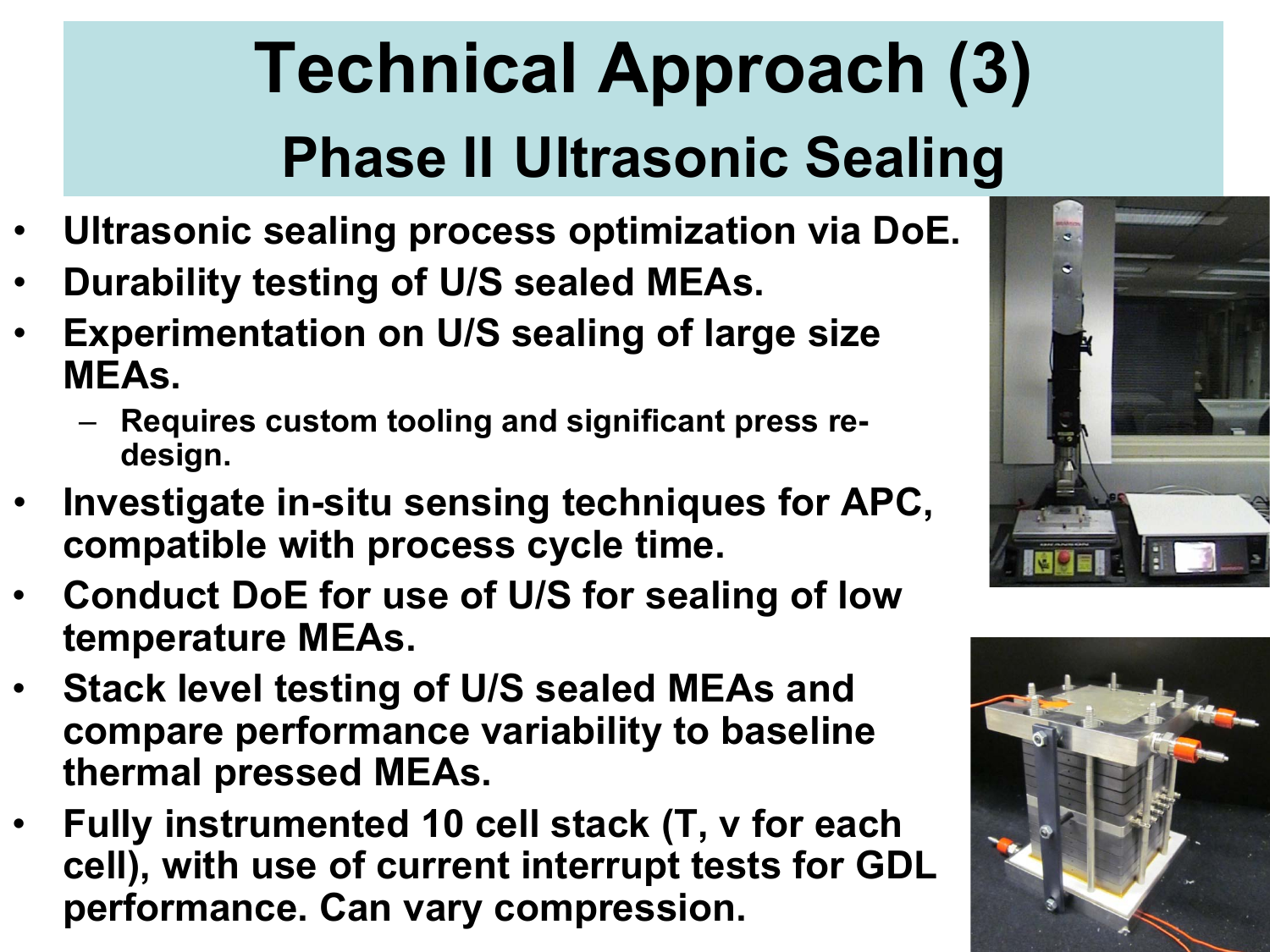## **Technical Approach (4) Investigation of U/S for LTPEM MEAs**

- **Task added for Phase II.**
- **Initial tests of U/S sealed LTPEM MEAs promising, but we require baseline data and further investigation**
- **Ballard Power Systems, Inc. has agreed to partner with us for this investigation**
	- **Supply standard anodes, cathodes, and membrane for study**
	- **Provide baseline MEA performance data**
	- **Advise on testing protocol**
- **CATS will conduct designed experiment to establish optimum U/S process parameters**
- **NREL will supplement CATS testing capability and validate results**



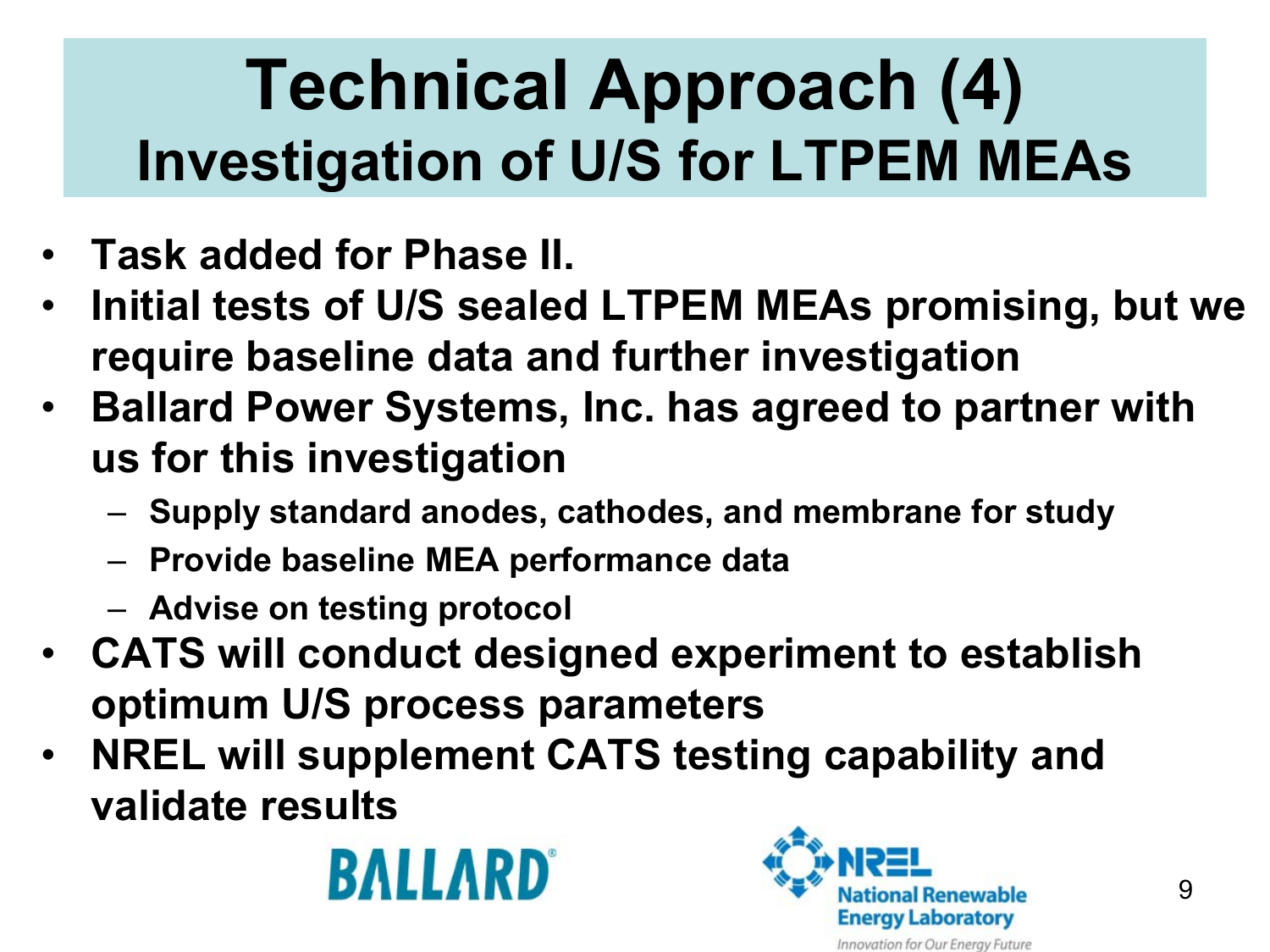#### **Approach/Milestones**

| Month/Year        | Milestone or Go/No-Go decision                                                                                                                                                                                                                                                                     |
|-------------------|----------------------------------------------------------------------------------------------------------------------------------------------------------------------------------------------------------------------------------------------------------------------------------------------------|
| November, 2009    | Phase I Go/No-Go Decision will be based on an initial cost<br>analysis showing substantial reductions in PBI type MEA<br>manufacturing costs based on the ultrasonic<br>sealing/welding and/or in-situ adaptive process controls.<br>Note: A Go decision was made by DOE to move into<br>Phase II. |
| <b>June, 2011</b> | Phase II Milestone: Demonstrate the ability of APC and<br>Ultrasonics to improve the performance and uniformity of<br>MEA <sub>s</sub>                                                                                                                                                             |
|                   | Go/No-Go Decision: Ability to meet target cost reductions.                                                                                                                                                                                                                                         |
| June, 2012        | Phase III Milestone: Analysis of benefits of APC and<br>ultrasonics. Validation of cost analysis. Target for<br>improvement to MEA durability is 15%, target reduction of<br>MEA manufacturing cost for pressing is 25% for the use of<br>APC with thermal pressing and 75% for U/S sealing.<br>10 |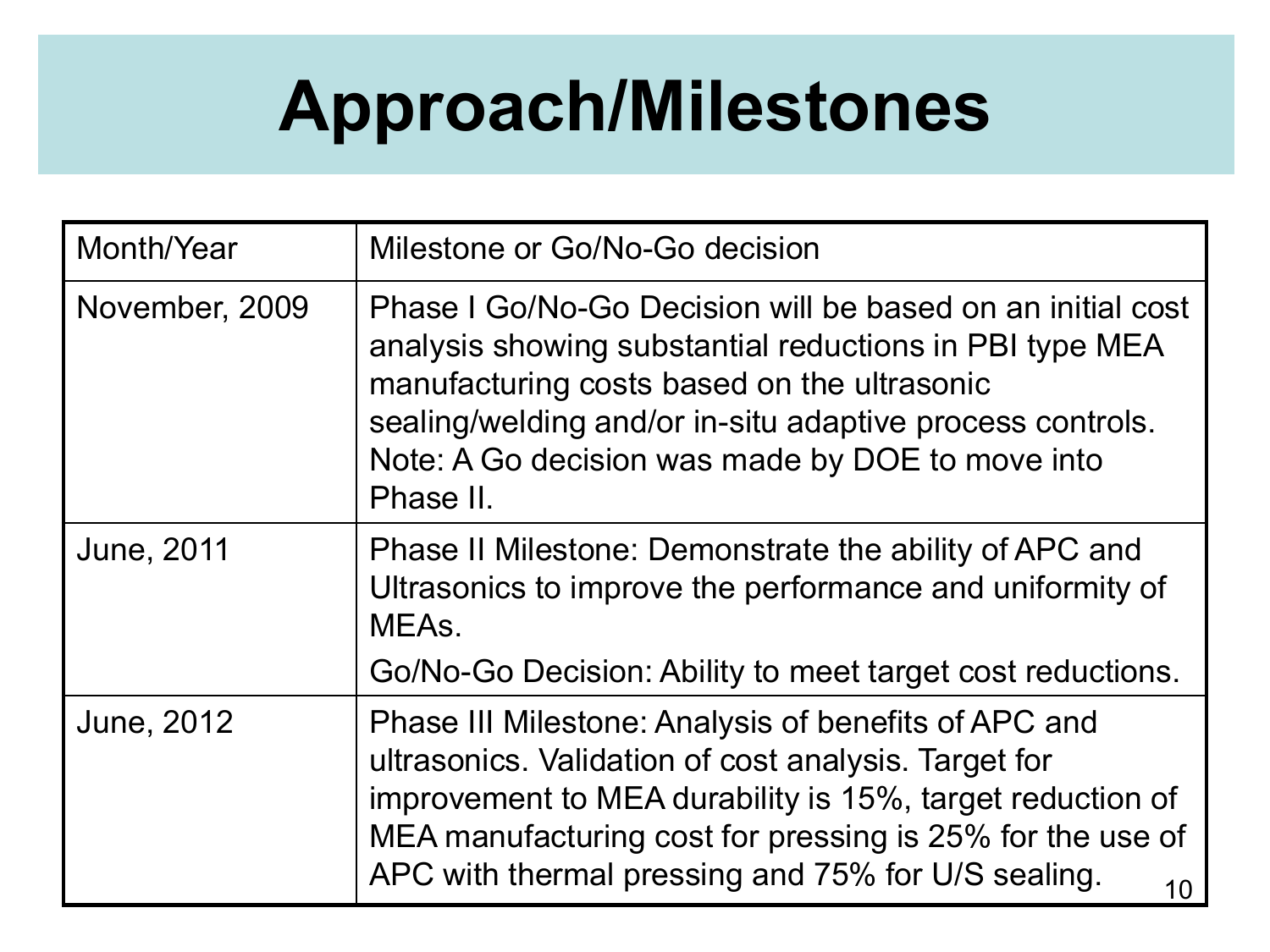## **Technical Accomplishments (1) APC**

- **Down stream process (stack assembly) benefits of APC.**
- **Potential to improve MEA uniformity and reduce process cycle time.**
- **Potential use as screening tool prior to stack assembly.**
- **In-situ AC Impedance measurement**
- **Phase I results not conclusive re: correlation of impedance and phase angle with performance**
- **Hypothesis: when dZ/dt=0, an electrochemical cell has been formed**
- **Resulting MEAs exceed specifications**
- **Less activation loss**
- **Reduced cycle time**

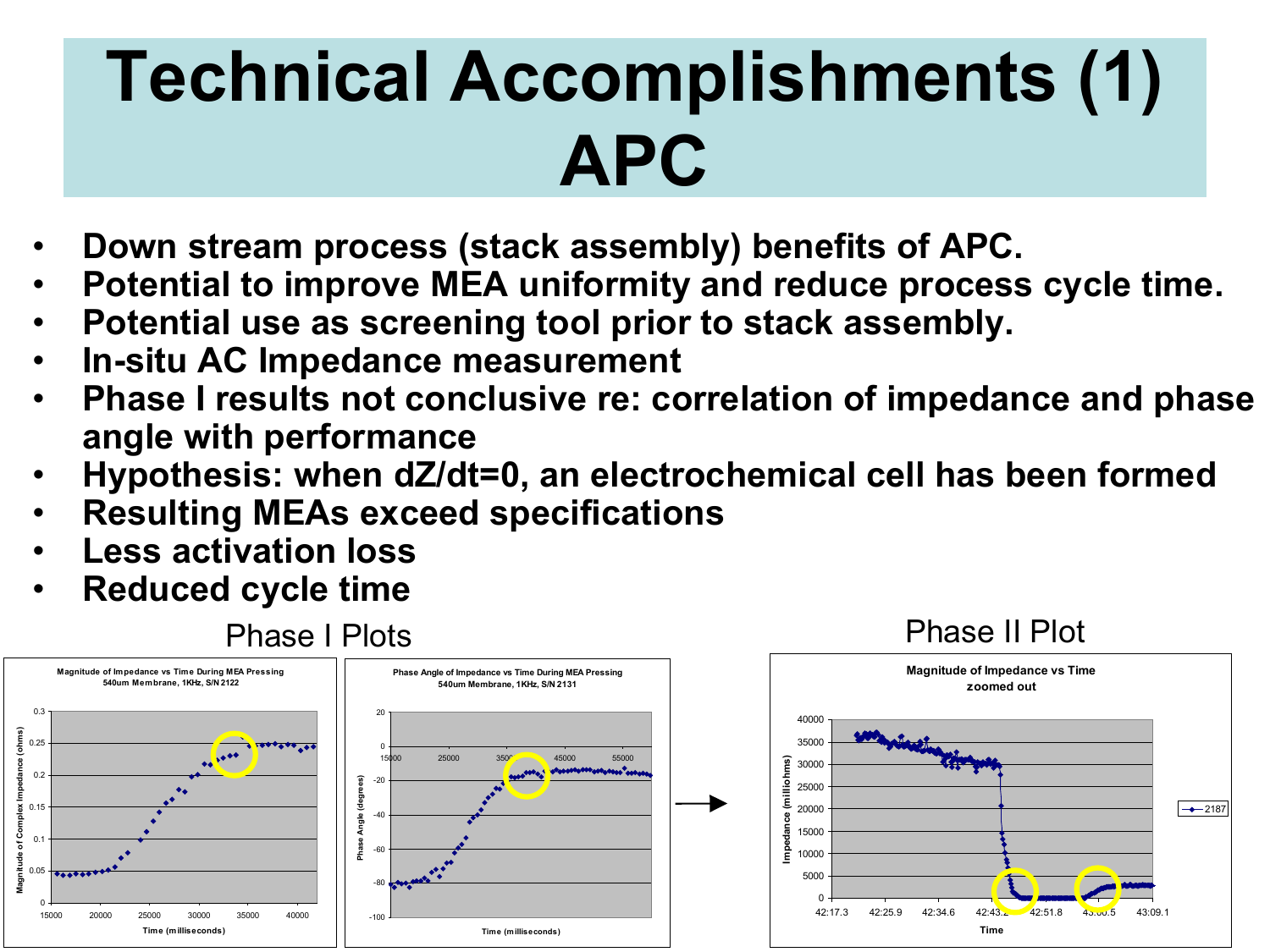## **Technical Accomplishments (2) APC**

- **Non-optimized APC pressed MEA exceeded BASF specifications**
- **Significant cycle time reduction**
- **Need for process optimization study**
- **Study of performance variation in stack**

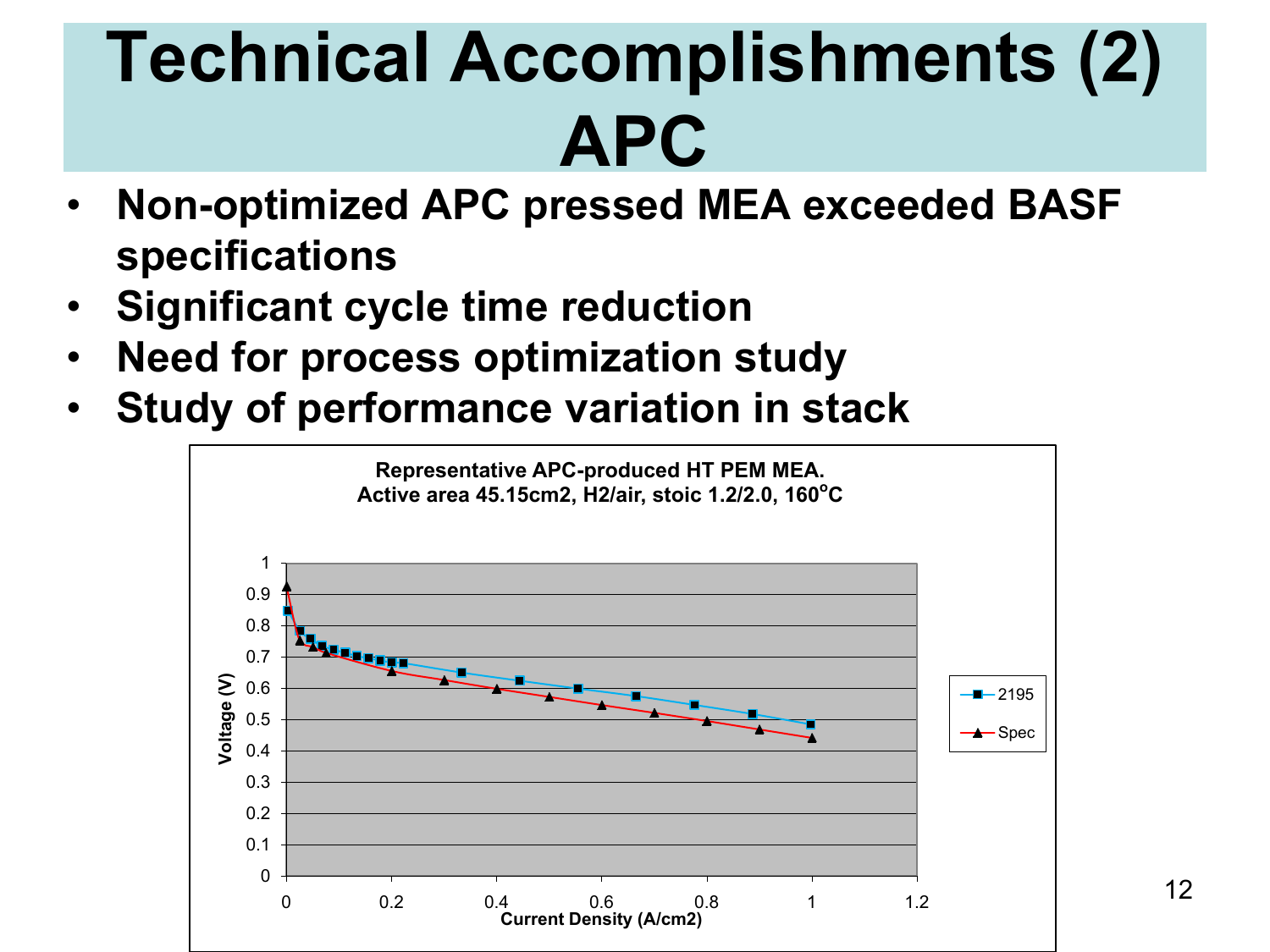#### Accomp<br>n of Ultra  $\overline{\phantom{a}}$ **Technical Accomplishments (3) Optimization of Ultrasonic Sealing**

- **Designed experiments to determine best combination of process parameters**
- **Will need to repeat experiments for different size MEAs**
- **Confirm durability**

• **Design of Experiments #1**

| <b>Factors</b>                        | <b>Factor Values</b> |              |  |
|---------------------------------------|----------------------|--------------|--|
|                                       | Low                  | <b>High</b>  |  |
| Energy Flux $(J/mm^2)$                | 0.4                  | 0.6          |  |
| Sealing Pressure (N/mm <sup>2</sup> ) | 0.44                 | 0.88         |  |
| Amplitude Booster                     | 1.5x                 | 2.5x         |  |
| <b>Anvil Support Backer Stiffness</b> | 90A Urethane         | <b>Steel</b> |  |
| <b>Heat Treatment</b>                 | N <sub>0</sub>       | Yes          |  |

#### • **Design of Experiments #2**

| <b>Factors</b>                        | <b>Factor Values</b> |              |               |  |
|---------------------------------------|----------------------|--------------|---------------|--|
|                                       | High                 | Low          | <b>Medium</b> |  |
| Membrane Thickness (mm)               | 0.360                | 0.300        |               |  |
| <b>Anvil Support Backer Stiffness</b> | Polycarbonate        | 90A Urethane |               |  |
| Sealing Pressure (N/mm <sup>2</sup> ) | 0.66                 | 0.22         | 0.44          |  |
| Energy Flux $(J/mm^2)$                | 0.4                  | 02           |               |  |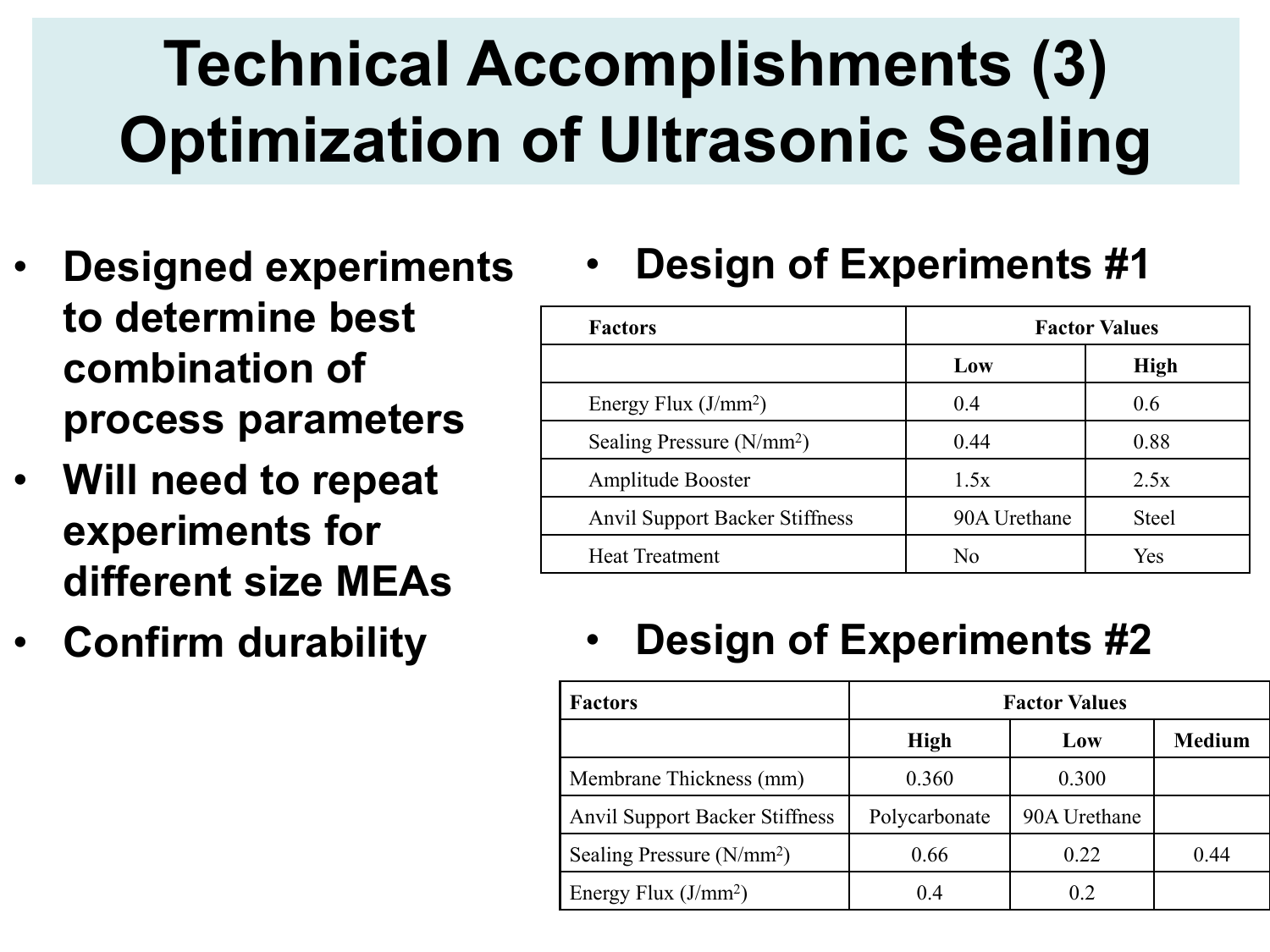#### **Technical Accomplishments (4) Optimization of Ultrasonic Sealing**

- **All MEAs exceeded BASF specs**
- **Improved activation over-potential**
- Specific Aims • **Note: slope of activation region confirmed due to test hardware resistance**

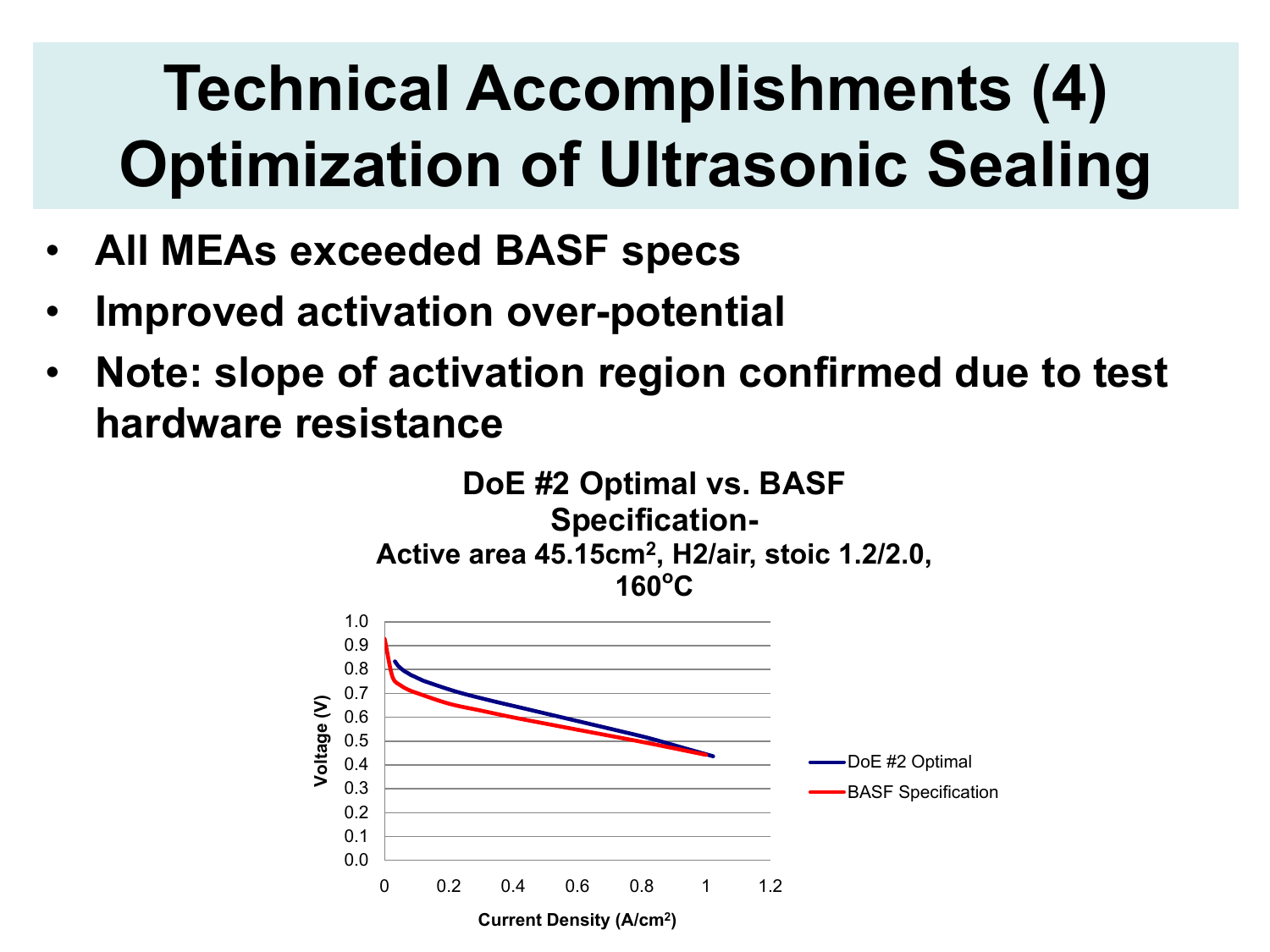# **Technical Accomplishments (5) Modeling**

- **Numerical analysis modeling of heat flux distribution in MEA during ultrasonic sealing**
- **3 Layered Model of MEA**



• **Spectrograph of FFT vs. Time for velocity decay to determine velocity differences in Eqn 1**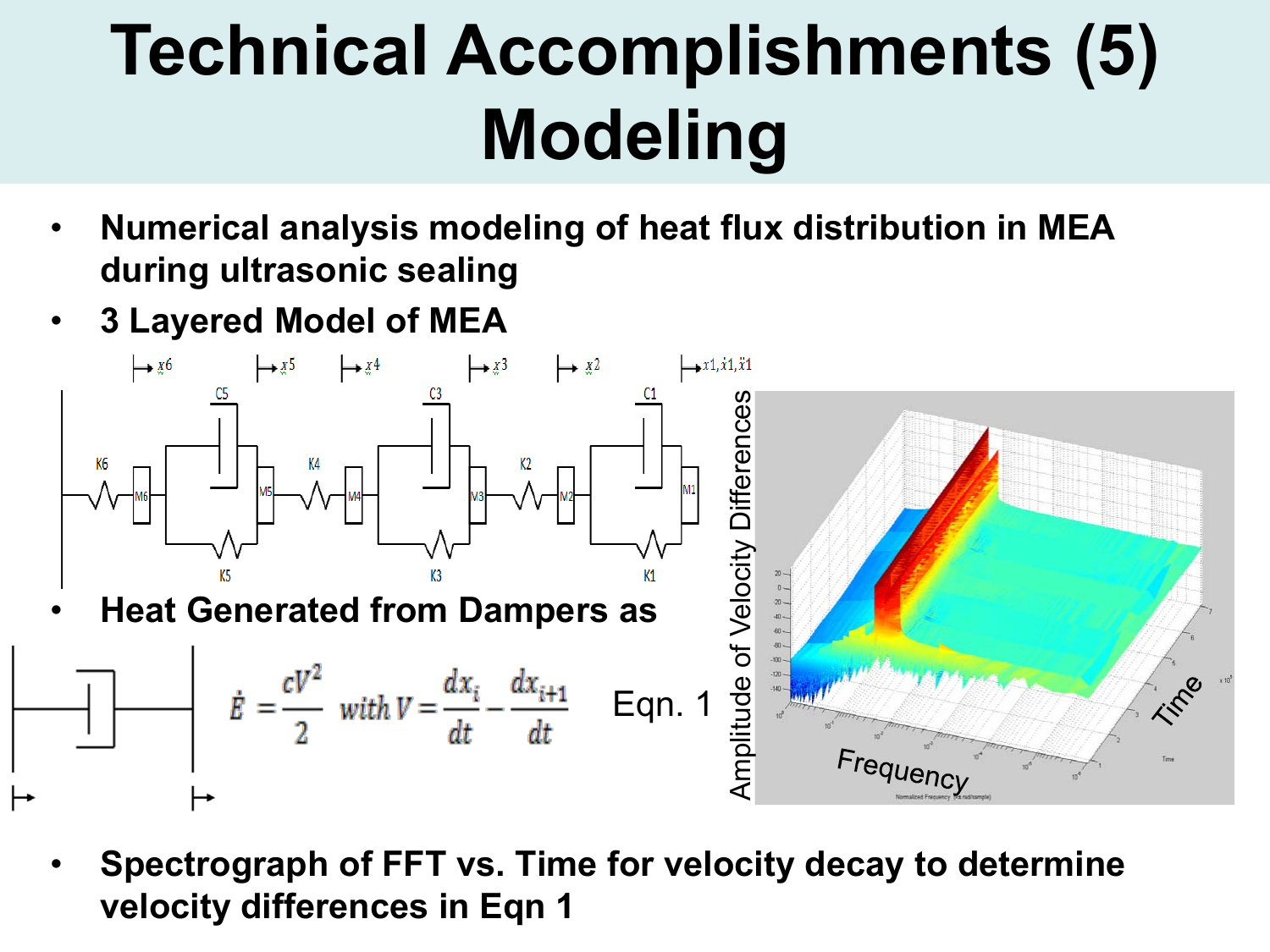#### **Technical Accomplishments (6) Modeling**

- **Comparison of measured temperatures and simulation model**
- **Temperatures measured with micro-thermocouples**
- **Simulation based on experimentally determined model parameters**
- **Coefficient of Determination with least squares approach between experimental data and simulation: R2=0.921**
- lm<br>exp • **Improved agreement between model and experimental data expected with heating function instead of constant heat flux**



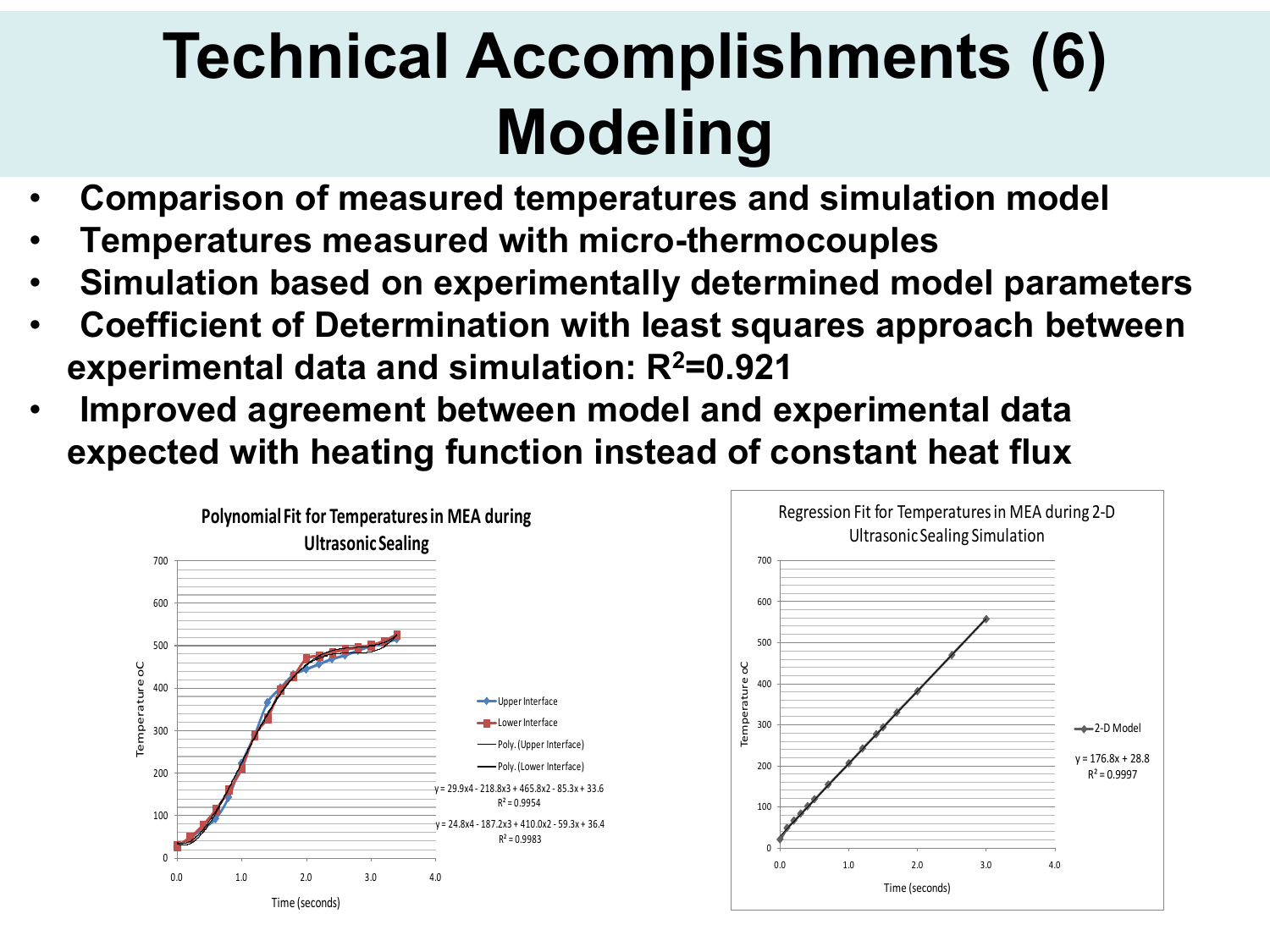# Technical Accomplishments (7) Phase II Manufacturing Cost Analysis

- **Factors included: capital depreciation; tooling; labor; electricity; chilled water; HVAC; maintenance; space; waste disposal cost**
- **Component materials were not included in analysis**
- **Assumptions:**
	- **Baseline case is current BASF Fuel Cell process/system**
	- **Production system will be located in the U.S., current utilities costs**
	- **500,000 automotive stacks with 400 cells each, 80KW**
	- **2/8/5/50 operation of production facility**
	- **Cost analysis only addresses sealing process**
- **Our results are conservative: 29% cost reduction for APC, and 90% cost reduction for U/S sealing**
- **Greatest benefits of APC may be downstream in stack assembly**
- **U/S sealing is a very robust process**
- **U/S welding will enjoy similar cost savings**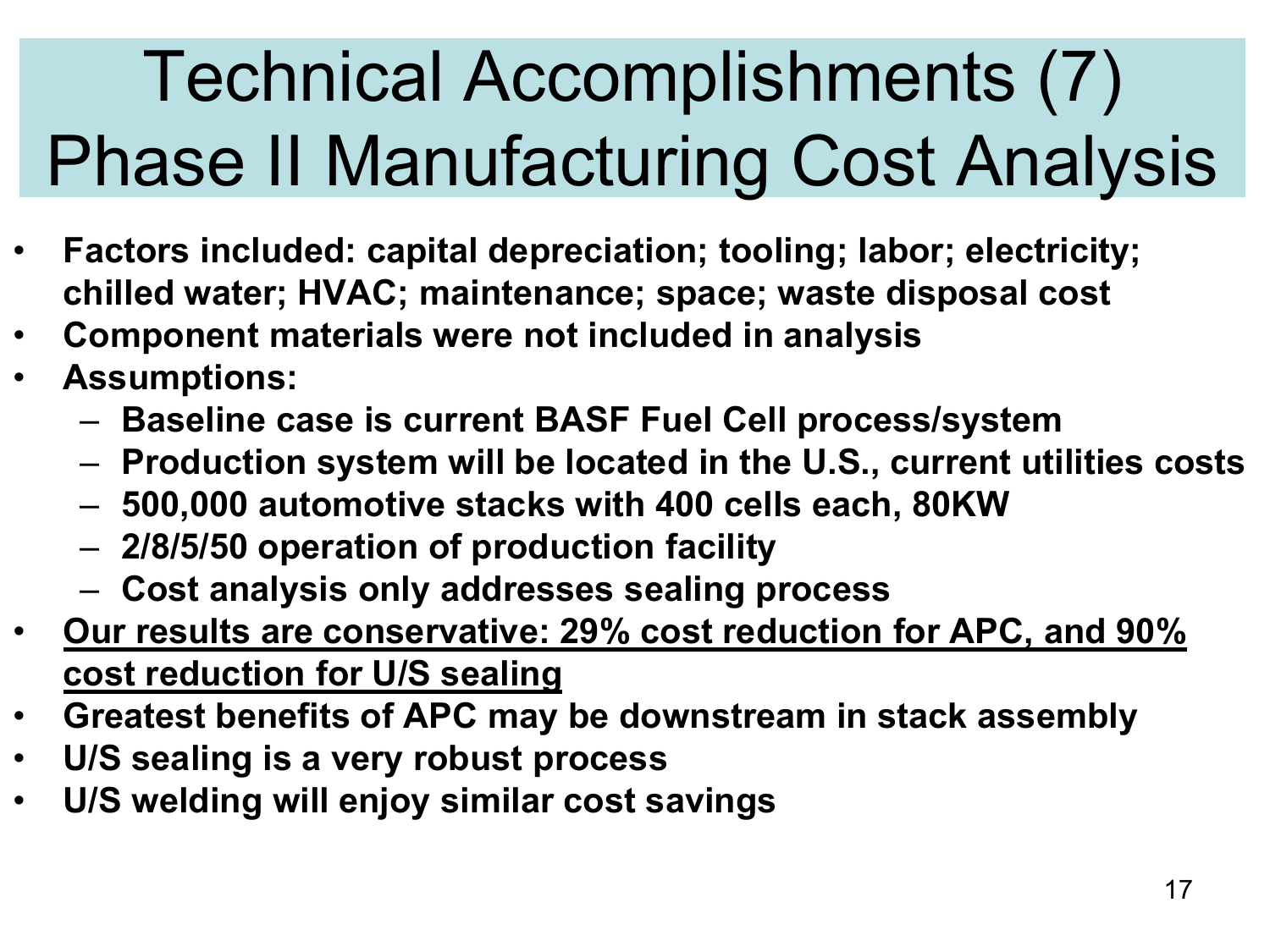# Collaborations

- **Sub-contractor**
	- **Arizona State University** (Academic): application of EIS
- **Partners**
	- **BASF Fuel Cell** (Industry): HT PEM MEA expertise
	- **Progressive Machine and Design** (Industry): expertise in industrial controls and MEA manufacturing systems design.
	- **UltraCell** (Industry): fuel cell system manufacturer, evaluate APC stack performance
	- **Ballard Power Systems** (Industry): supplier of LTPEM stacks, support investigations into the use of ultrasonics for LTPEM MEA pressing
	- **National Renewable Energy Laboratory** (Government Lab): low temperature MEA testing, independent validation of low temperature test results.

**BALL** 

 $\overline{\phantom{a}}$ i Re

**Energy Laboratory** 

Innovation for Our Energy Future



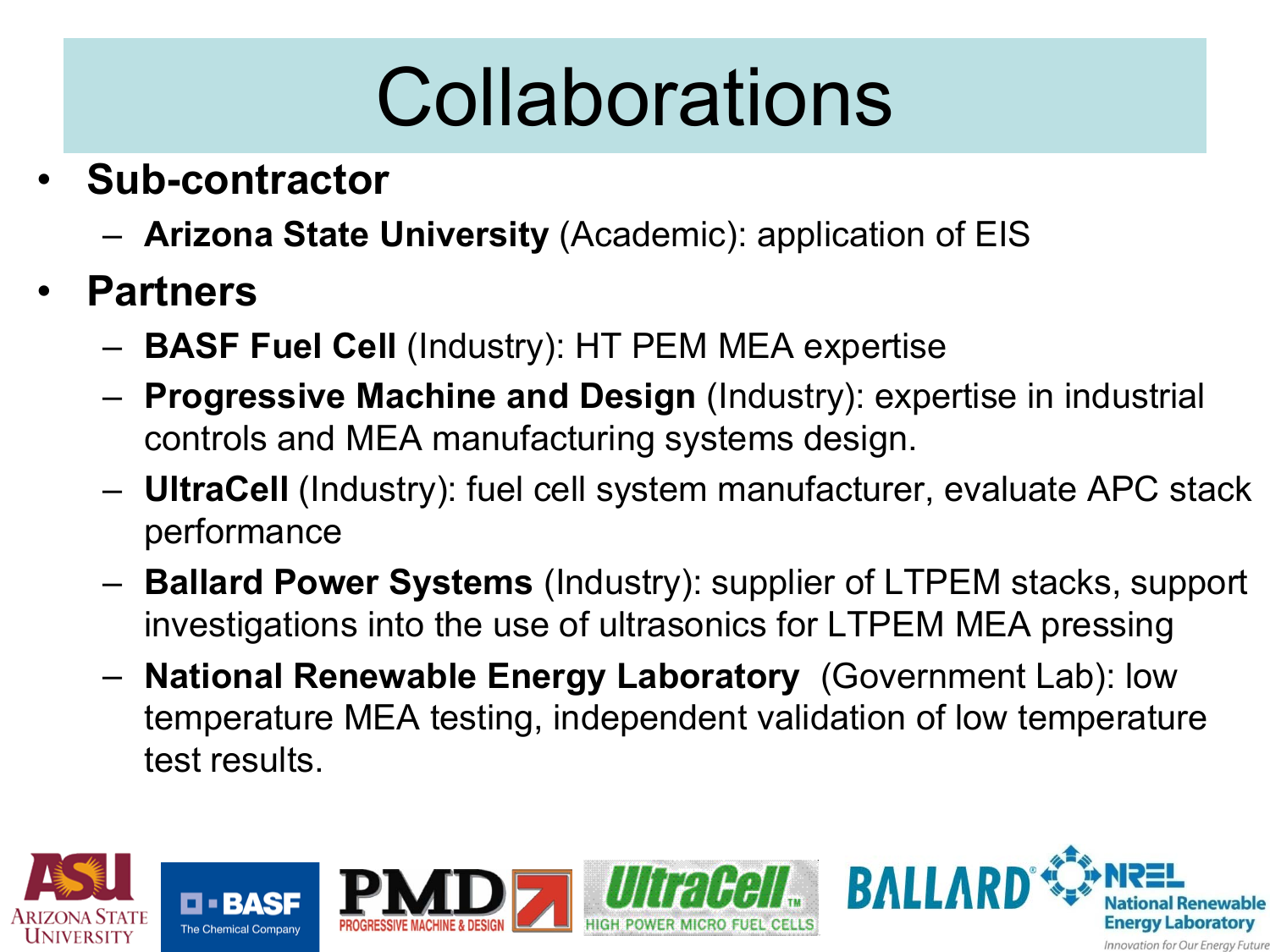## Proposed Future Work

#### • **Phase II**

- **U/S sealing of larger MEAs**
- **U/S MEA durability testing**
- **LT MEA U/S sealing designed experiments**
- **MEA performance evaluation (single cell)**
- **Model refinement and validation**
- **Continued stack level testing**
- **Phase II program review**
- **Phase III**
	- **Refine APC techniques**
	- **Model refinement**
	- **APC evaluation, single cell and short stacks**
	- **Develop design guidelines based on lessons learned**
	- **Update manufacturing cost analysis**
	- **Phase III program review**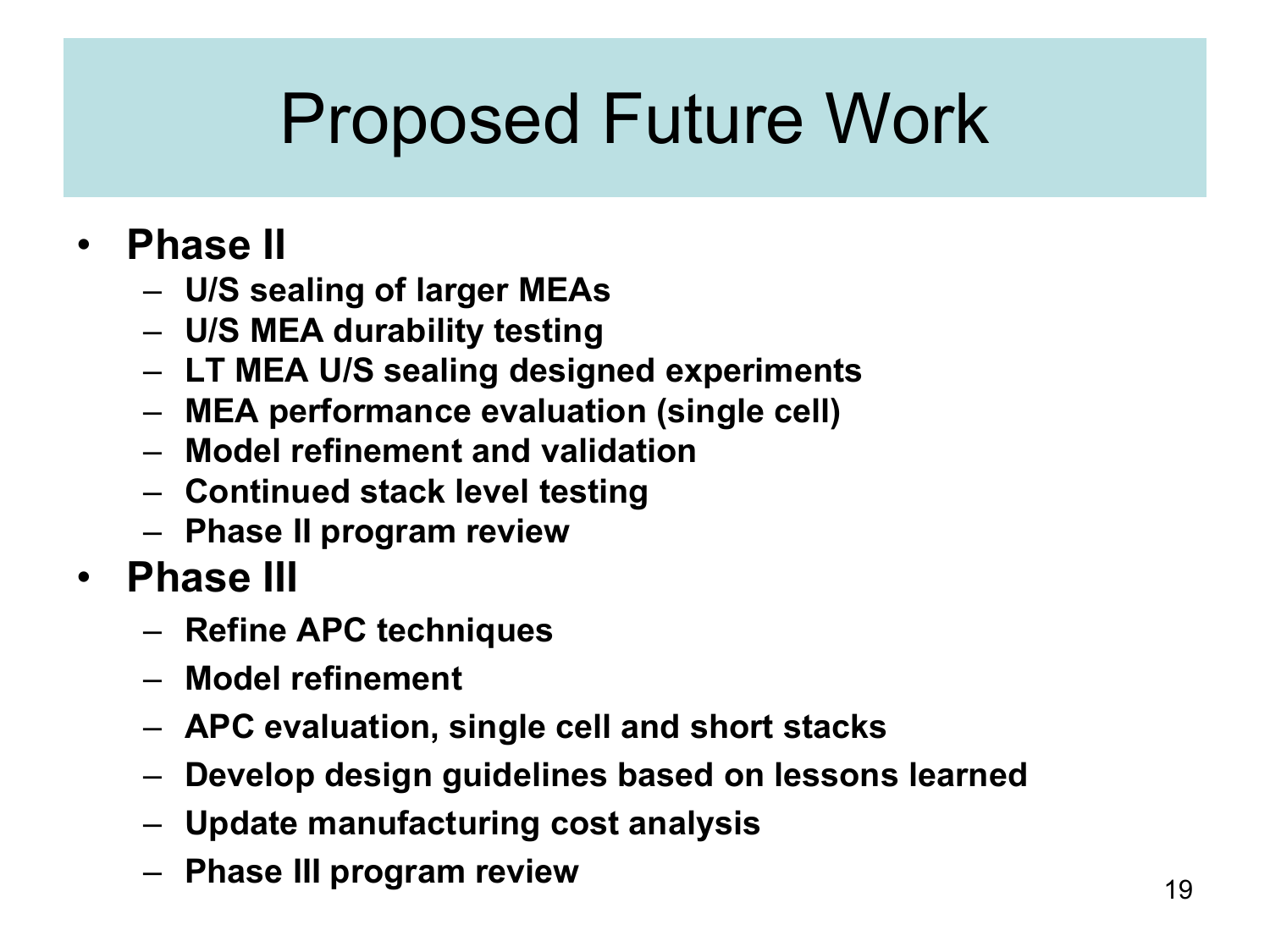## Project Summary

- **Relevance:** The proposed research addresses two critical barriers.
	- The critical need for high volume MEA manufacturing processes, and
	- The need for QC methods and process flexibility.
	- Additional ultrasonic sealing investigations for low temperature MEAs
- **Approach:**
	- Develop and apply adaptive, real time, process controls to improve performance and uniformity of HT PEM MEAs
	- Novel ultrasonic bonding methods to achieve significant productivity increases
- **Collaborations:** Strong team of RPI, ASU, BASF Fuel Cell, PMD, UltraCell, Ballard and NREL with expertise in all critical elements of HT and LT PEM fuel cell technologies.
- **Technical Accomplishments/status:** Demonstrated benefits of U/S sealing; modeling of processes; encouraging APC results; significant cost savings projected.
- **Proposed Future Research:** Continue development of process and control models; implement and validate APC via cell and stack testing; U/S durability testing; U/S larger size MEAs; update cost models; LT U/S sealing investigation.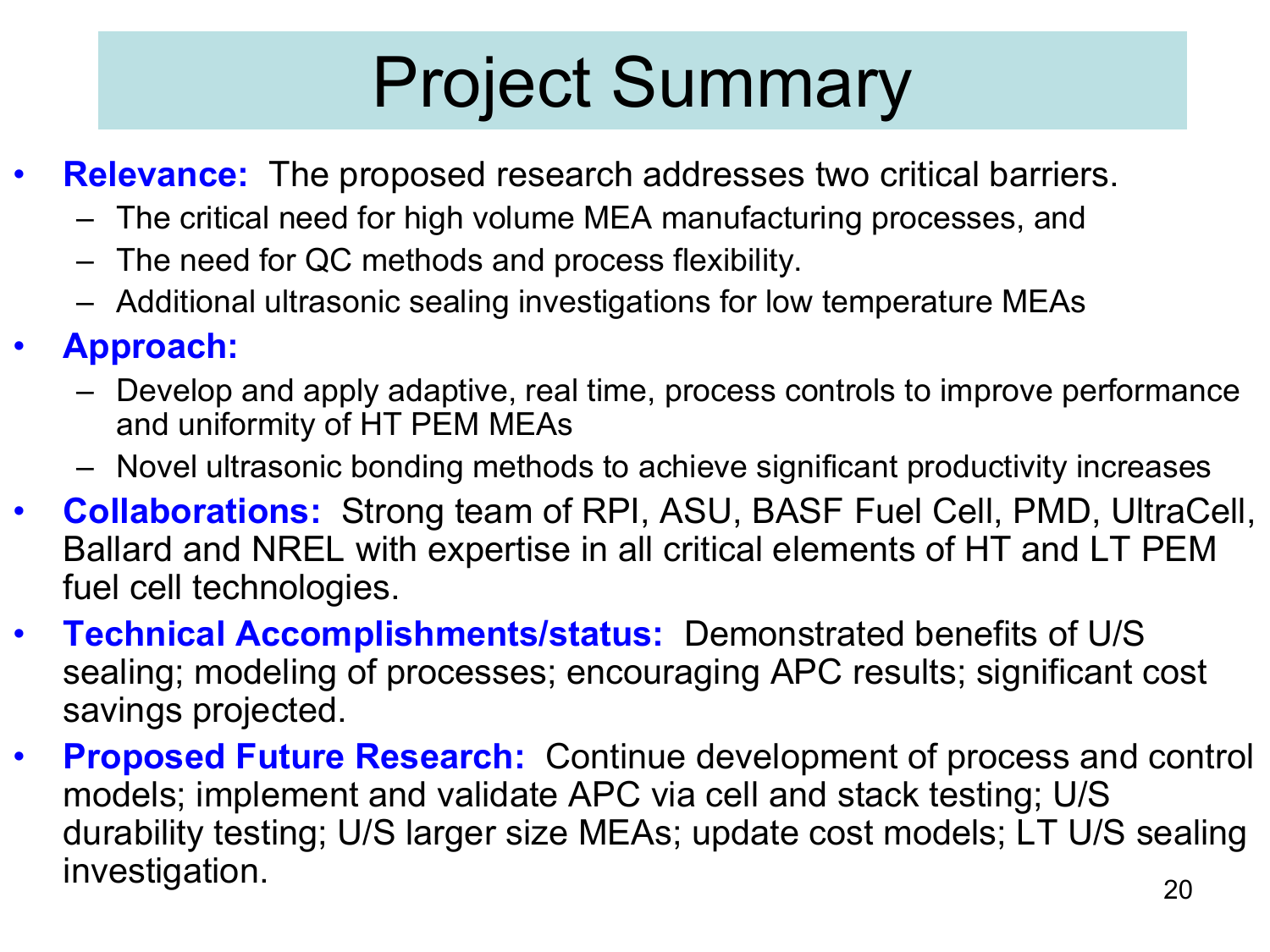## Technical Back-up Slides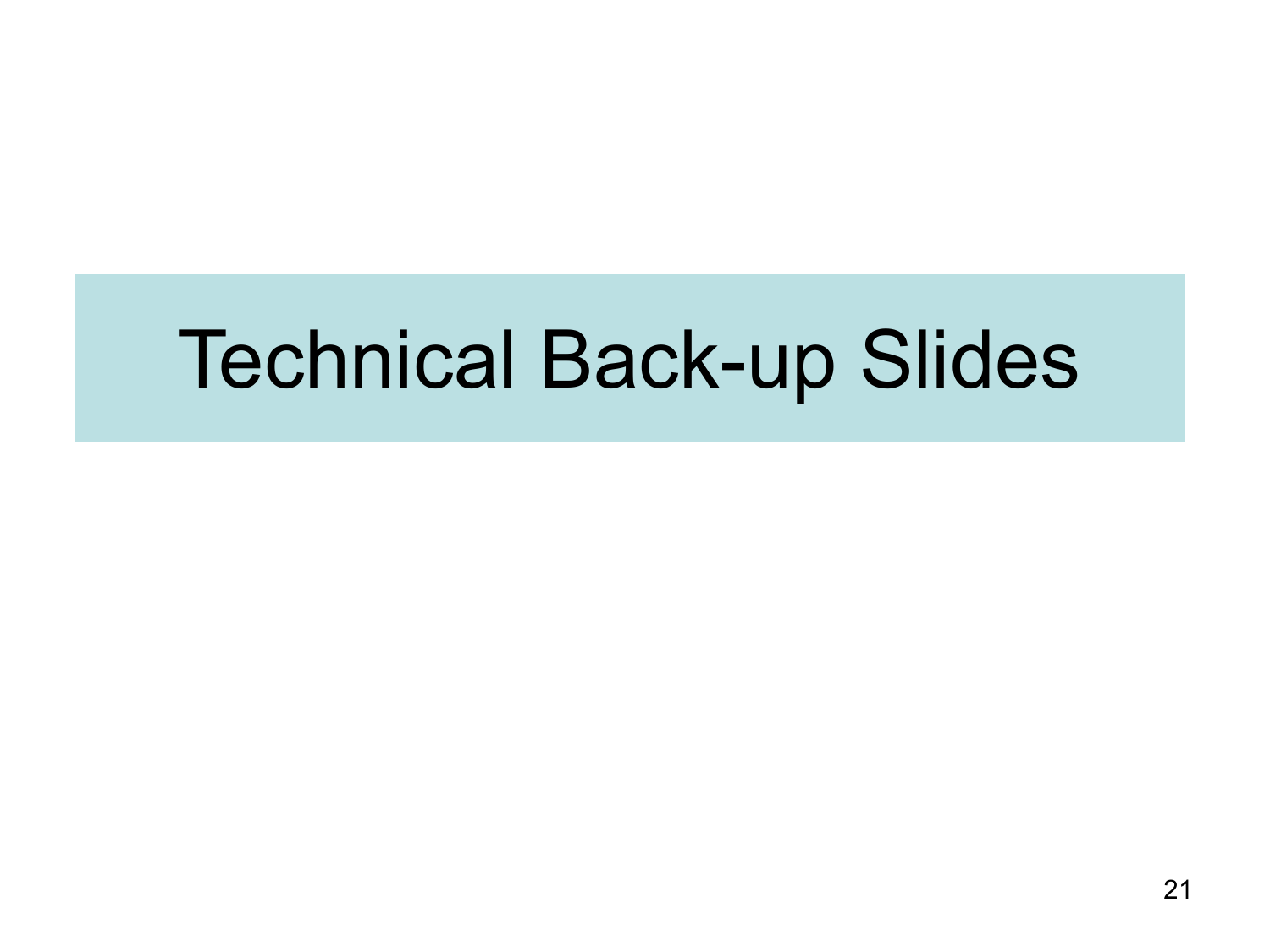## Typical HT PEM MEA Design & PBI Membrane